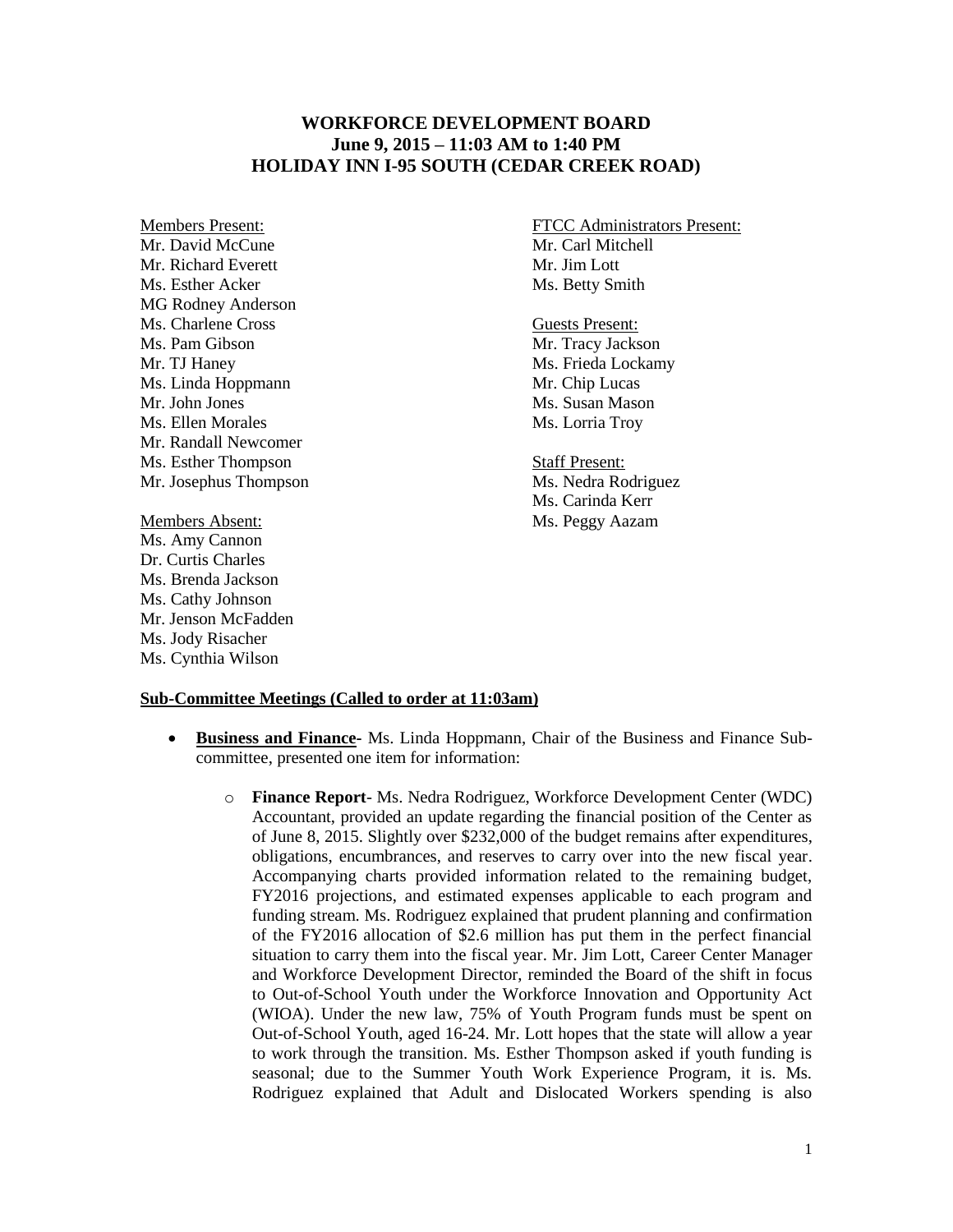seasonal, due to registration, add/drop dates, and billing cycles. Due to the change in focus to Out-of-School youth, the program may not sponsor a Summer Youth Work Experience Program next year, but will focus on year-round work experience opportunities. Mr. Lott assured the Board that due to new funding and new regulations with the onset of WIOA, he expects the state to work with the program through the first year of transition. They are already coordinating with the contractors (Cumberland County School System for the Youth Program; ResCare for the Adult and Dislocated Workers Program) to ensure that they are aware of the changes and are prepared for the resulting impact they may have. The Business and Finance sub-committee accepted the financial report as information only.

- **Planning and Evaluation** Mr. Richard Everett, Chair of the Planning and Evaluation Sub-committee, presented three items of information:
	- o **Update on Contract for WIA Adult & Dislocated Worker Program -** Ms. Lorria Troy, Program Director for ResCare Workforce Services, provided an update on the WIA Adult & Dislocated Worker Program. The report included updated year-to-date contract measures for the categories of Customers Enrolled in WIA, New Customers Enrolled in Occupational Training, and Customers Receiving a Training Service. Ms. Troy acknowledged that they are very proud of their attainments and will work hard toward achieving the goals set for the next year. Contract year to date, 93% of Adult funds and 90% of Dislocated Worker funds have been obligated. Eight On-the-Job Training contacts are currently active with All State Security Services, All Seasons Air Conditioning, Bass Air Conditioning, Bleecker Chevrolet, Inc. (2), Hercules Steel Company, and NC Tactical Security (2). Two success stories were included in the report, which promoted the achievements of the participants, as well as collaboration of the Business Services Coordinator, Eldon Meacham, and the Lumber River Workforce Development local area. The Planning & Evaluation sub-committee accepted the update as information only.
	- o **Youth Council Report**  Ms. Charlene Cross provided a brief update on the Youth Council. Members of the Youth Council and Youth Program staff met on Friday, June 5, 2015 to hear reports on the preparation for the Summer Youth Work Experience Program, updated financial status, and in follow up of the brainstorming session held on May  $13<sup>th</sup>$  to discuss strategies and techniques to focus the program on Out-of-School youth, ages 18-24. Mr. Chip Lucas, Executive Director, Career and Technical Education (CTE), for Cumberland County Schools (CCS), reported that 190 worksites have been developed for the Summer Youth Work Experience Program, which is an increase of 40 from last year. Ms. Cross shared information she obtained from workshops she attended at the National Association of Workforce Development Professionals (NAWDP) Conference, May 4-6, 2015 that focused on disconnected youth, ages 16-24, and Youth Council members continued to make suggestions for a year-round approach targeted for young adults. Mr. Duane Cogdell, a representative of the North Carolina Department of Public Safety, Division of Adult Correction and Juvenile Justice, recommended sending a letter to court counselors and others in Juvenile Justice to promote collaboration efforts to assist individuals in pre-trial diversion programs. Mr. Cogdell, Mr. Lott, and Ms. Cross have discussed taking a field trip to Sampson County to learn more about the Tarheel Challe*NG*e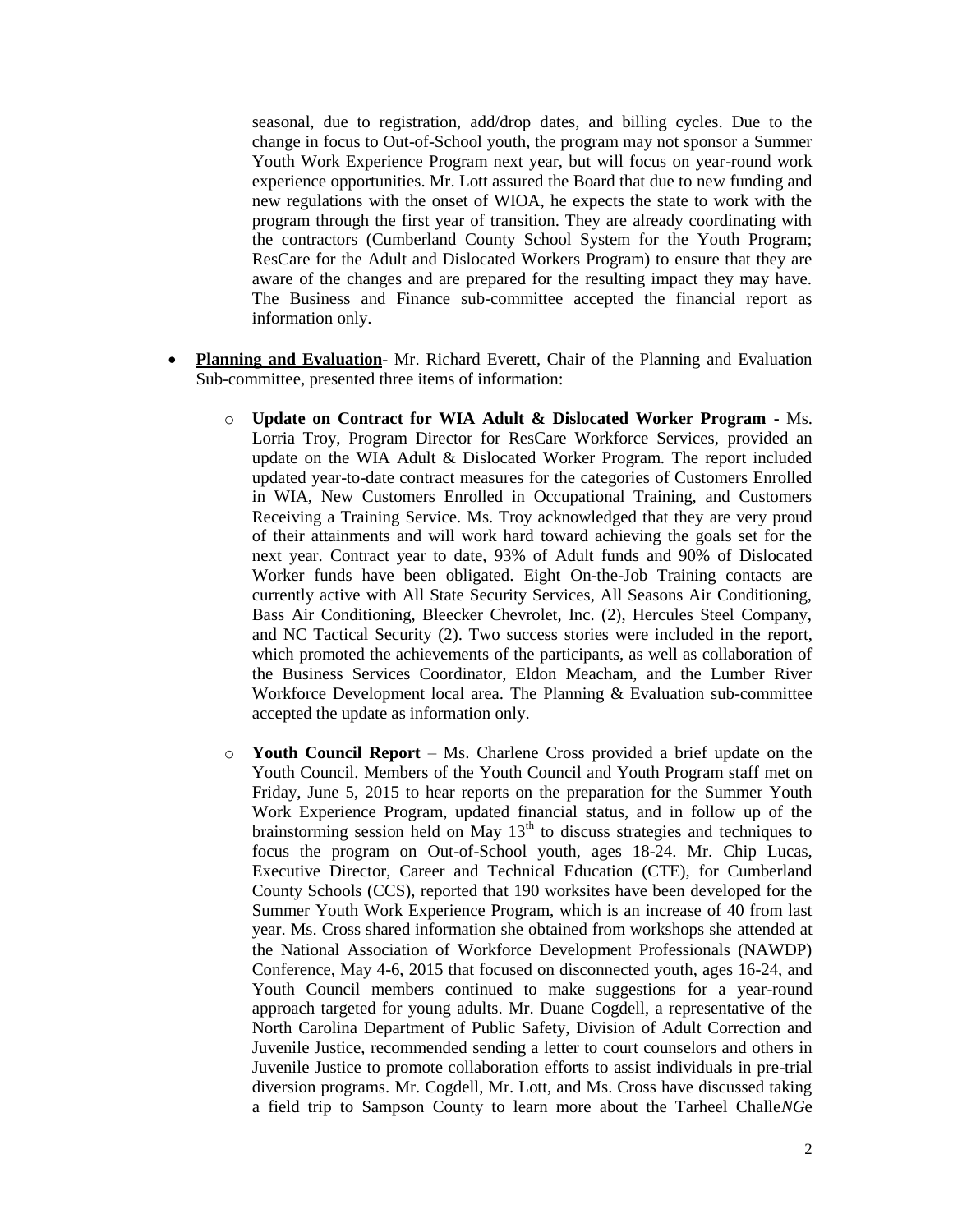Academy, which is a program sponsored by the North Carolina National Guard that concentrates on providing high school dropouts and other young adults who, if left unguided, may be at risk for problematic situations, with the discipline and life skills necessary to be productive members of society. Other suggestions included holding live remotes at Cross Creek Mall, as well as pursuing additional spots on popular radio stations to reach Out-of-School youth where they are. The Youth Council reviewed changes to the Youth Services Policy and recommended bringing the revision to the WDB for review and approval. The revised policy, which was included in the notebook for distribution and will be subject to an approval action at the next WDB meeting, included changes to the starting rate of pay for work experience (\$8 per hour for all work experience opportunities; previously, In-School youth participating in the Summer Youth Work Experience Program received a starting wage of \$7.50 per hour) and increased incentives in order to attract and motivate youth participants. An incentive was added for participants who recruit at least two new Out-of-School youth who are successfully enrolled and actively participating in the WIOA Youth Program. Mr. Lott reminded the Board that effective July 1, 2015, the Youth Council is to become a standing committee of the WDB. After this summer's Work Experience Program, the focus will change to year-round internships and workbased learning opportunities. Ms. Cross said that the Youth Council and staff vow to start somewhere, and try, try again, as they explore new ideas; they recognized the need to eliminate as many obstacles as possible so that youth participants do not get discouraged and prematurely end their participation in the program. She explained that they need to develop methods that help promote and sustain career pathways and life-long learning. The next Youth Council meeting is scheduled for Friday, August 7, 2015 at noon at the Career Center. The Planning & Evaluation sub-committee accepted the update as information only.

- o **Update on Contract for WIA Youth Program –** Mr. Lucas provided an update on the WIA Youth Program. There are currently 325 total youth participants, including those in follow-up status. To date, over 90 sites have applied as summer work experience program locations, providing a total of 190 jobs. Fortythree youth participants attended the Health Awareness workshop on May 16, 2015 at the Department of Social Services (DSS), and a Summer Work Experience Orientation was held on June 6, 2015 at DSS. As of June 1, 2015, 98.95% of the original contract (and 75.03% of the extended amount, for April-June 2015) has been spent and/or accrued. Mr. Lucas assured the Board that they will have no problem spending the additional funds. He reiterated that he has been in contact with an ad executive with Beasley Broadcasting to develop a plan for radio spots and remotes. Marketing techniques have been a topic encouraged at various conferences, especially as we undergo changes as a result of the transition to WIOA. Mr. Lucas shared the most updated listing of worksites participating in the Summer Youth Work Experience Program and important dates throughout the program. Mr. McCune had inquired about the enrollment process when he attended the Youth Council brainstorming session in May; Mr. Lucas referred to a flow chart that shows the steps in the process from preapplication through service delivery. The Planning & Evaluation sub-committee accepted the update as information only.
- **Labor Market Information** Mr. McCune presented one item of information: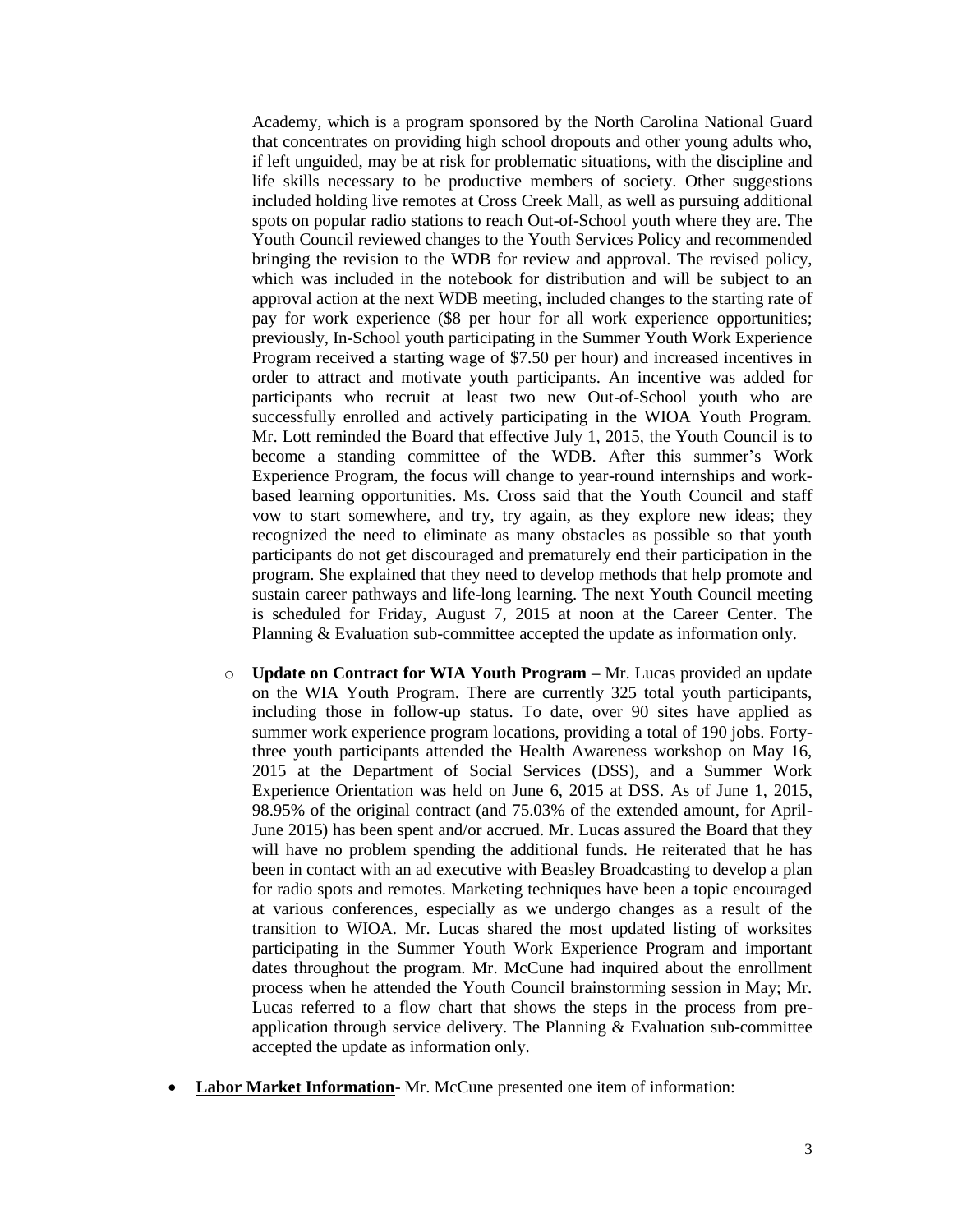- o **Review of most recent LMI report** Mr. Lott referred to the Labor Market Overviews provided by the Labor & Economic Analysis Division (LEAD) of the NC Department of Commerce; April, May, and June 2015 were included in the notebook. The reports show that unemployment rates continue to decrease nationwide, statewide, and countywide. Based on preliminary information for April 2015, more people are working in Cumberland County than in the previous month and the same time last year. Mr. Lott explained that the majority of the jobs are in the retail and service industries, as well as heavy and tractor-trailer truck drivers. Ms. Esther Acker asked if there have been any new businesses to account for the increase in jobs; Mr. Lott said that any new jobs that have been created are most likely from small businesses that have opened, or in the healthcare industry. He referred to the new Fresh Market on Glensford Drive and explained that the Career Center participated in associated hiring events. Mr. Josephus Thompson commented that the hard-working staff at the Career Center has made significant changes in services, resulting in steady increases in dual enrollment and extra value for clients. He added that the Cumberland County Career Center has been collaborating with neighboring counties and participating in regional hiring events, including one for Ross Dress for Less Store opening in Sanford (Lee County). The Labor Market Information sub-committee accepted the data as information only.
- **Program Activities and Community Relations-** Ms. Esther Acker, Chair of the Program Activities and Community Relations Sub-committee, presented one item of information:
	- o **Update on Integrated Service Delivery** –Mr. Lott provided an update regarding the progress of Integrated Service Delivery (ISD). The ISD Leadership Team (Mr. Lott, Mr. Thompson, and Ms. Troy) is working well and continues to meet frequently to ensure improvements to services and procedures. A training program for Career Center staff has been developed, and many staff members have recently participated in Labor Market Information webinar training. Staff meetings take place every Thursday afternoon, with an emphasis on customer service and updated information regarding Unemployment Insurance benefits and rules. Mr. Lott reported that they are preparing to submit a revised application for Career Center Certification. Mr. Thompson shared that they are working hard to promote a team concept for development of a unified Career Center that will instill and encourage a notion of success for clients. Ms. Hoppmann reported that she was shocked after a recent phone encounter she had with a representative of the Career Center who she described as extremely professional and courteous. Mr. Thompson commented that they are proud to have outstanding people working at the Center who provide strong, reliable customer service. Updated summary reports of the many services provided at the Career Center since July 1, 2014 and over the last 30 days were included in the notebook. The Program Activities and Community Relations sub-committee accepted the update as information only.
- **Marketing/Bylaws/Nominations-** Ms. Esther Thompson, Chair of the Marketing/Bylaws/Nominations Sub-committee, presented one item of information:
	- o **Revised WDB Bylaws** Mr. Lott referred to changes made to the Cumberland County Workforce Development Board By-laws, including changing WIA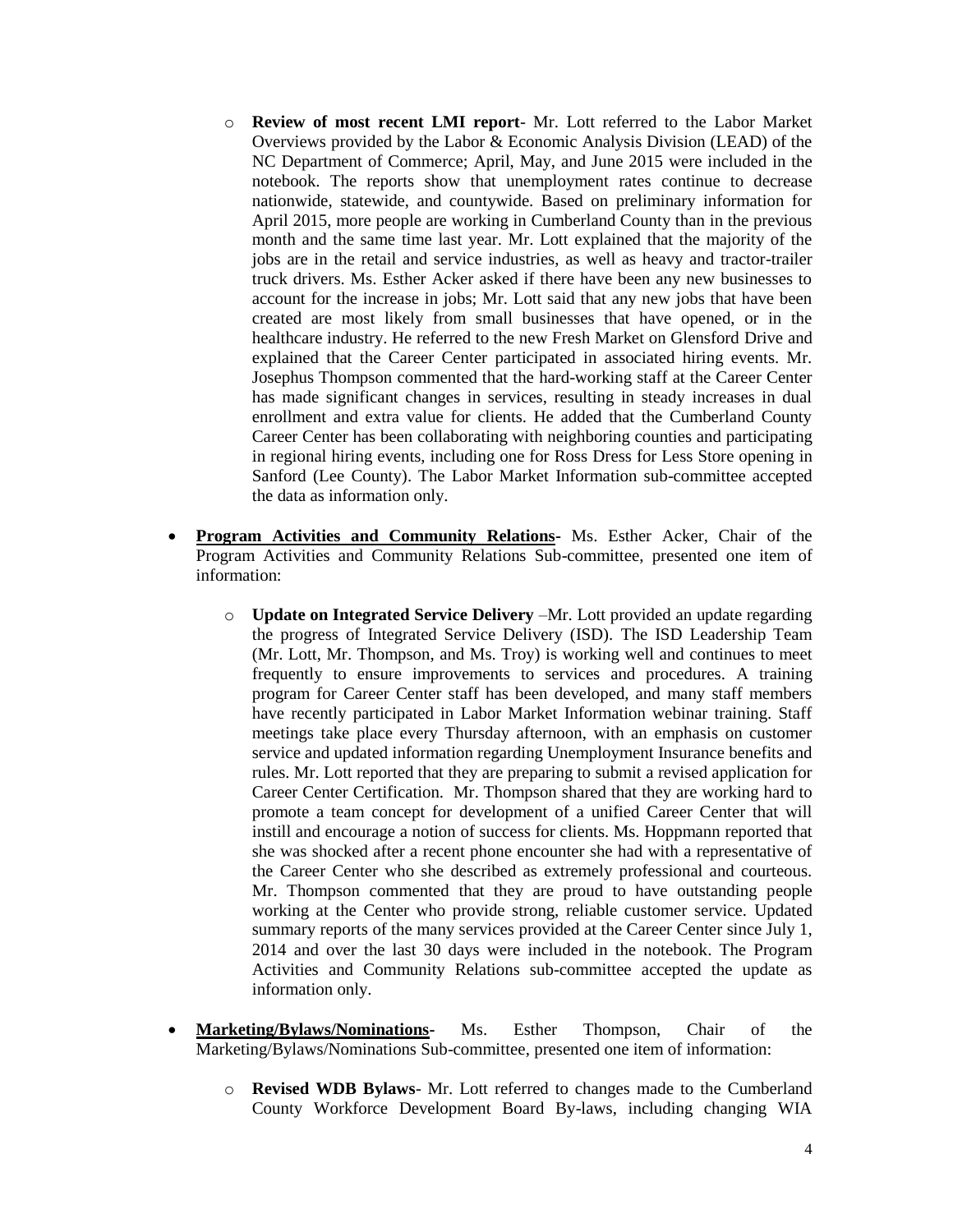references to WIOA. As required per section  $107(b)(4)(A)(II)$  of WIOA, the Youth Council is to become a standing committee of the WDB. The Chair of the WDB will appoint the Chair of the Youth Council from among the Board members, but the other members of the Youth Council are not required to be WDB members and can be volunteers who represent agencies, community-based organizations, or individuals in the community who are especially interested in the needs of youth in Cumberland County. The Youth Council will continue to meet as they have been (the Friday prior to each WDB meeting), and Ms. Cross will continue to provide a report to the WDB at each meeting. The functions and responsibilities of the committee will remain the same, which is to advise on providing the most effective and comprehensive programs, activities, and opportunities for eligible youth (aged 16-24) seeking assistance in achieving academic and employment success. The revised bylaws were distributed for review to the Marketing/Bylaws/Nominations sub-committee and will be subject to approval action at the next WDB meeting.

## **OFFICIAL MEETING**

**I. Call to Order -** The June 9, 2015 meeting of the Workforce Development Board was called to order by the Board Chair, Mr. David McCune, at 1:32 PM.

**II. Recognition of Guests** – Mr. McCune welcomed and thanked the guests in attendance.

**III. Ethics Awareness and Conflict of Interest Statement** – Mr. McCune read the North Carolina State Ethics Commission Ethics Awareness & Conflict of Interest reminder statement to the Board.

**IV. Approval of Minutes -** Mr. McCune asked the members to review the minutes from the May 19, 2015 WDB meeting. A motion was made to approve the minutes as read; the motion was seconded and passed unanimously. The approved minutes will be posted on the Workforce Development Board website at the conclusion of the Board meeting.

**V. Sub-Committee Reports –** Sub-Committee Chairs presented information to the full Board that had been previously considered by the Sub-Committee members in the committee meetings. All information presented was also included in the Board notebooks for review.

- *Business and Finance –*Ms. Linda Hoppmann, Chair of the Business and Finance subcommittee, presented the following information to the Board:
	- o Finance Report– Ms. Nedra Rodriguez presented an updated financial report to the Business and Finance Sub-committee. The Board accepted the report as information only.
- *Planning and Evaluation* Mr. Richard Everett, Chair of the Planning and Evaluation sub-committee, presented the following information to the Board:
	- o Update on Contract for WIA Adult & Dislocated Worker Program Ms. Lorria Troy, Program Director for ResCare Workforce Services, provided an update on the WIA Adult & Dislocated Worker Program to the Planning and Evaluation sub-committee. The Board accepted the report as information only.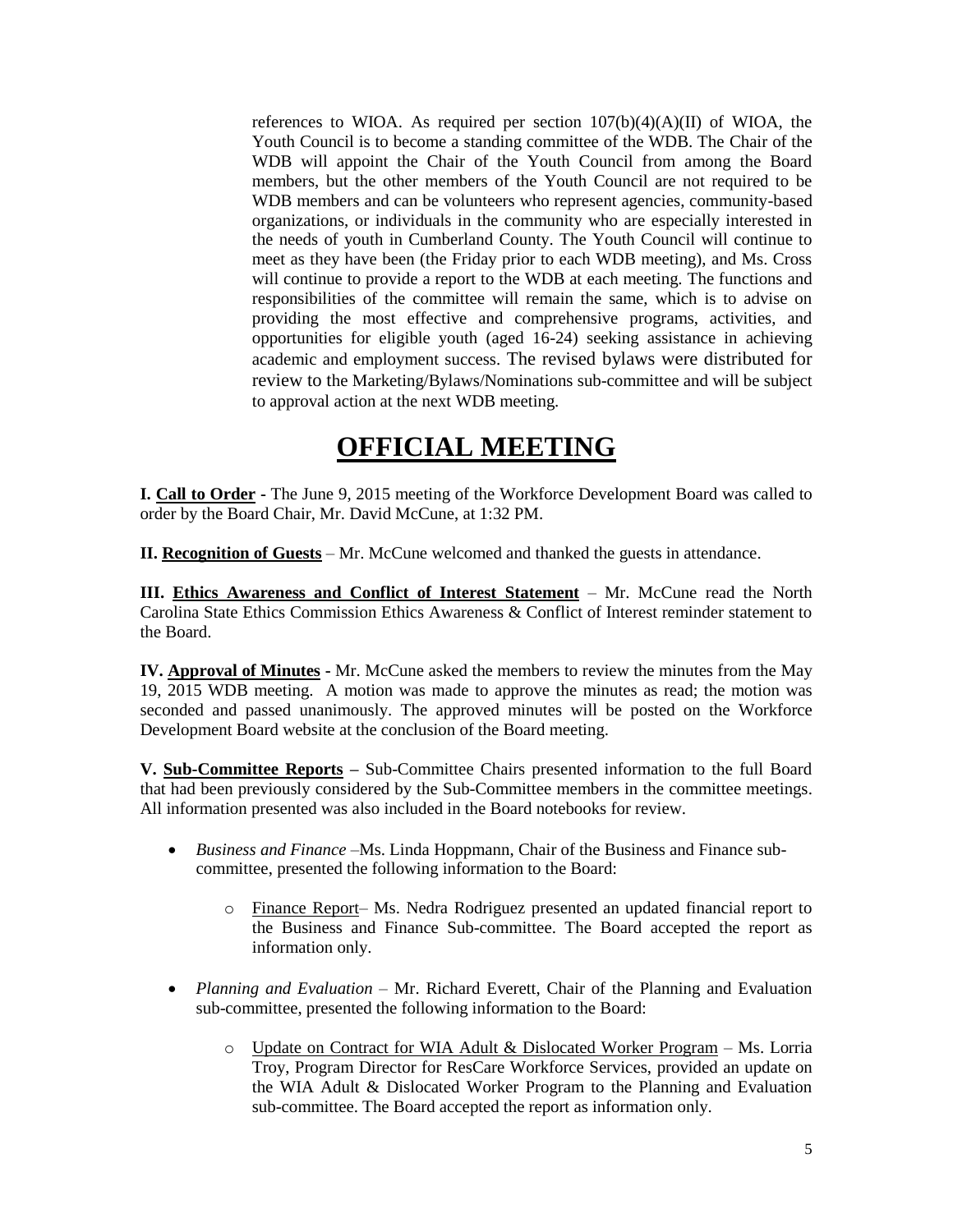- o Youth Council Report Ms. Charlene Cross, Chair of the Youth Council, provided an updated on the Youth Council to the Planning and Evaluation subcommittee. The revised Youth Services Policy was distributed for review and will be subject to approval action at the next WDB meeting. The Board accepted the report as information only.
- o Update on Contract for WIA Youth Program Mr. Chip Lucas, Executive Director, Career and Technical Education, for Cumberland County Schools, provided an update on the WIA Youth Program to the Planning and Evaluation sub-committee. The Board accepted the report as information only.
- *Labor Market Information* Mr. McCune presented the following information to the Board:
	- o Review of most recent LMI report Mr. Jim Lott, Career Center Manager and Workforce Development Director, shared the most recent Labor Market Overviews provided by the Labor & Economic Analysis Division (LEAD) of the NC Department of Commerce. The Board accepted the reports as information only.
- *Program Activities and Community Relations –* Ms. Esther Acker, Chair of the Program Activities and Community Relations sub-committee, presented the following information to the Board:
	- $\circ$  Update on Integrated Service Delivery Mr. Lott provided an update on the progress of Integrated Services Delivery to the Program Activities and Community Relations sub-committee. The Board accepted the update as information only.
- *Marketing/Bylaws/Nominations –* Ms. Esther Thompson, Chair of the Marketing/Bylaws/Nominations sub-committee, presented the following information to the Board:
	- $\circ$  Revised WDB Bylaws The revised WDB Bylaws were distributed for review and will be subject to approval action at the next WDB meeting.

**VI. Director's Report** – The Director's Report, located in the "Additional Items" tab of the notebook, included brief updates and a revised map of the North Carolina Workforce Development Board and Prosperity Zones. The current WDB will stay in place until the new Board is appointed by the Cumberland County Commissioners, and will attend any meetings called until that time. Will Collins, Assistant Secretary for the North Carolina Department of Commerce and Director of the Division of Workforce Solutions, has announced the appointments of six of the eight regional managers. The new regional manager for the prosperity zone that includes Cumberland County is John Lowery, a native of Robeson County and a current employee of the Bureau of Indian Affairs. Mr. Lowery will begin his new position on Monday, June 8, 2015. Mr. Lott, Ms. Pam Gibson (as College Tech Prep Coordinator with Cumberland County Schools), and Mr. Paul Gage (FTCC Program Coordinator for the Collision Repair & Refinishing Technology Program, which offers an associate degree program in partnership with the Inter-Industry Conference for Automotive Collision Repair, commonly referred to as I-CAR) made a presentation at a state-sponsored meeting on Career Pathways about the I-CAR Program. Mr. Lott reported that they will be working with the Career and Technical Education (CTE)